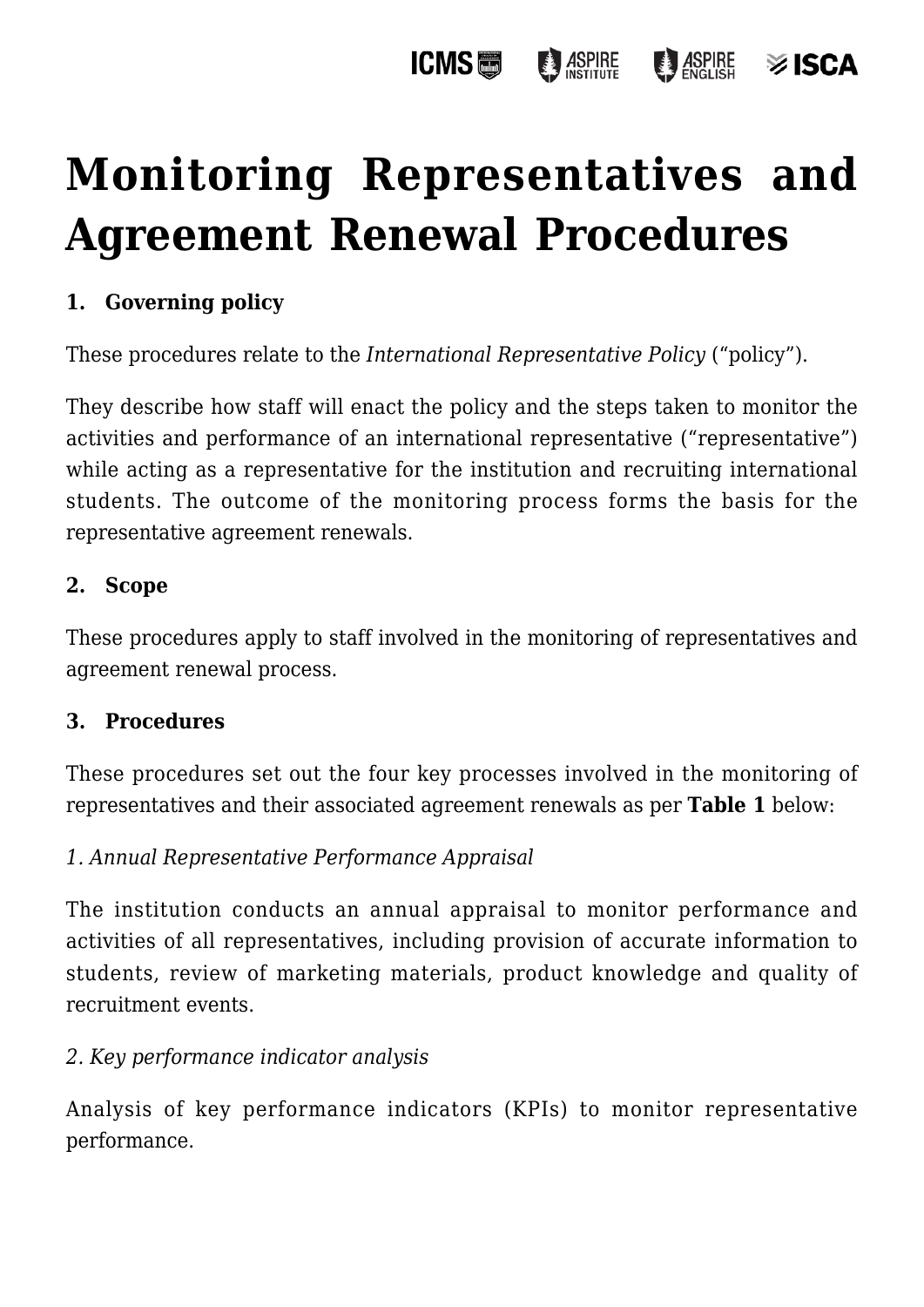**ICMS D** ASPIRE



## **≫ISCA**

#### *3. Recording performance appraisal and KPIs*

Performance appraisal is captured on the institution's database.

#### *4. Agreement renewal/non-renewals*

Agreements are valid for two years and may be renewed on the basis of performance and at the discretion of the institution.

#### **Table 1**

| <b>Process</b>                                                                                                                                                                                                                                                                                                                                                                                                                                                                                                                                                                                                                                                                                                                                                                                                                                                                                                                                                                                                                                                                                                                                                                                                                                                                                                                                                                                                                                              | <b>Responsibilities</b>                                                                   | <b>Timeframe</b> |  |
|-------------------------------------------------------------------------------------------------------------------------------------------------------------------------------------------------------------------------------------------------------------------------------------------------------------------------------------------------------------------------------------------------------------------------------------------------------------------------------------------------------------------------------------------------------------------------------------------------------------------------------------------------------------------------------------------------------------------------------------------------------------------------------------------------------------------------------------------------------------------------------------------------------------------------------------------------------------------------------------------------------------------------------------------------------------------------------------------------------------------------------------------------------------------------------------------------------------------------------------------------------------------------------------------------------------------------------------------------------------------------------------------------------------------------------------------------------------|-------------------------------------------------------------------------------------------|------------------|--|
| 1. Annual Representative Performance Appraisal                                                                                                                                                                                                                                                                                                                                                                                                                                                                                                                                                                                                                                                                                                                                                                                                                                                                                                                                                                                                                                                                                                                                                                                                                                                                                                                                                                                                              |                                                                                           |                  |  |
| 1. At the end of each year (or as required for specific cases), the Country<br>Manager, in consultation with the representative, conducts the annual<br>performance appraisal for each representative using the appropriate online<br>appraisal form.<br>2. The Country Manager consults with the Senior Vice President (SVP)<br>Domestic and International Development where an issue with a<br>representative has been identified during the appraisal process. This may<br>include but is not limited to:<br>a. breach of obligations under the representative agreement; or<br>b. breach of obligations under the National Code 2018<br>3. Action to be taken and recorded on performance appraisal form may<br>include:<br>a. corrective action and timelines to be imposed on the representative as<br>deemed appropriate by the SVP Domestic and International Development<br>and in consultation with the Chief Executive Officer (CEO); or<br>b. a recommendation that the agreement may not be renewed upon expiry of<br>the two-year term; or<br>c. formal warning or termination of a representative as per Representative<br>Agreement Termination Procedures.<br>4. Representatives are informed, in writing, of the outcome of their appraisal<br>including any necessary corrective action as per 3b.<br>5. Completed performance appraisal forms are returned to the Manager<br>International for recording in the institution's database. | Country Manager;<br>VP Domestic and International<br>Development<br>Manager International | Annually         |  |
| 2. Key performance indicator (KPI) analysis                                                                                                                                                                                                                                                                                                                                                                                                                                                                                                                                                                                                                                                                                                                                                                                                                                                                                                                                                                                                                                                                                                                                                                                                                                                                                                                                                                                                                 |                                                                                           |                  |  |
| 1. At the end of each year (or as required for specific cases) the SVP<br>Domestic and International Development analyses data from the institution's<br>databases on a representative's performance against the KPIs listed in the<br>International Representation Policy.<br>2. A KPI analysis report is created for each representative.<br>3. KPI analysis reports for representatives that are underperforming are sent<br>to the Country Manager to review and provide feedback to the SVP Domestic<br>and International Development, for consideration during the agreement<br>renewal/non-renewal process.                                                                                                                                                                                                                                                                                                                                                                                                                                                                                                                                                                                                                                                                                                                                                                                                                                          | SVP Domestic and International<br>Development                                             | Annually         |  |
| 3. Recording performance appraisal and KPI's                                                                                                                                                                                                                                                                                                                                                                                                                                                                                                                                                                                                                                                                                                                                                                                                                                                                                                                                                                                                                                                                                                                                                                                                                                                                                                                                                                                                                |                                                                                           |                  |  |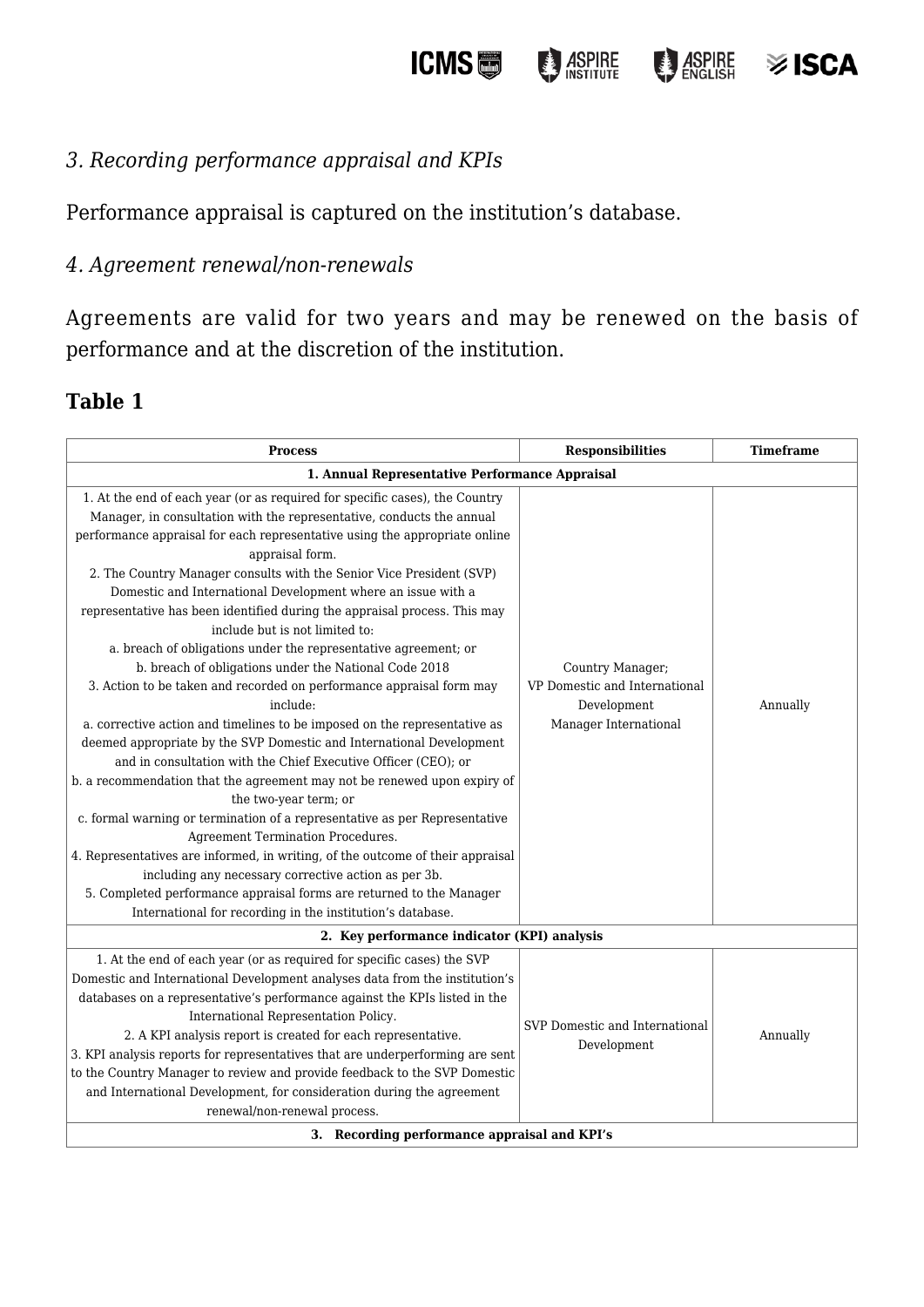



| 1. Completed performance appraisal forms are recorded in the Institution's     |                                |                    |  |
|--------------------------------------------------------------------------------|--------------------------------|--------------------|--|
| database.                                                                      | Manager International          | As required        |  |
| 2. KPI analysis reports are to be recorded in the institution's database.      |                                |                    |  |
| 4. Agreement renewal/non-renewals                                              |                                |                    |  |
| 1. The representative agreement template is reviewed in advance of the         |                                |                    |  |
| expiry date, following an appropriate consultation process including, legal    |                                |                    |  |
| consultants, VP Finance and the Quality Assurance and Accreditation team.      |                                |                    |  |
| 2. Prior to the expiry of a representative's agreement, the SVP Domestic and   |                                |                    |  |
| International Development reviews all representative's performance             |                                |                    |  |
| appraisals and results of the KPI analysis for the previous two years, to make |                                |                    |  |
| a recommendation to the CEO whether an agreement is eligible for renewal.      |                                |                    |  |
| 3. The list of representative agreements for renewal is referred to the        | SVP Domestic and International | Prior to expiry of |  |
| Country Managers to follow the steps outlined in the international             | Development                    | representative     |  |
| representative agreement section (Table 1, section 2) of the Representative    | Manager International          | agreements         |  |
| Engagement and Appointment Procedures.                                         | Marketing team                 |                    |  |
| 4. The list of representative agreements that will not be renewed are          |                                |                    |  |
| referred to the Manager International for the following steps to be taken:     |                                |                    |  |
| a. letter of non-renewal sent to the representatives;                          |                                |                    |  |
| b. institution's database updated to record the non-renewal agreements;        |                                |                    |  |
| c. remove the representatives from PRISMS; and                                 |                                |                    |  |
| d. Marketing team to remove the representatives from the Institution's         |                                |                    |  |
| website.                                                                       |                                |                    |  |

**ICMS圖** 

#### **4. Roles and responsibilities**

4.1 The Senior Vice President (SVP) Domestic and International Development is responsible for monitoring representatives in accordance with these procedures.

4.2 The Chief Executive Officer is responsible for approving renewal (standard)/non-renewal representative agreements.

#### **5. Compliance and monitoring**

These procedures are written in accordance with Standard 4 of the *National Code of Practice for Providers of Education and Training to Overseas Students 2018* and *Higher Education Standards Framework 2021*.

#### **6. Records management**

As detailed in **Table 1** above, representative details are recorded in the institution's database and original signed agreements between the representative and the institution are filed and saved.

#### **7. Related and superseded documents**